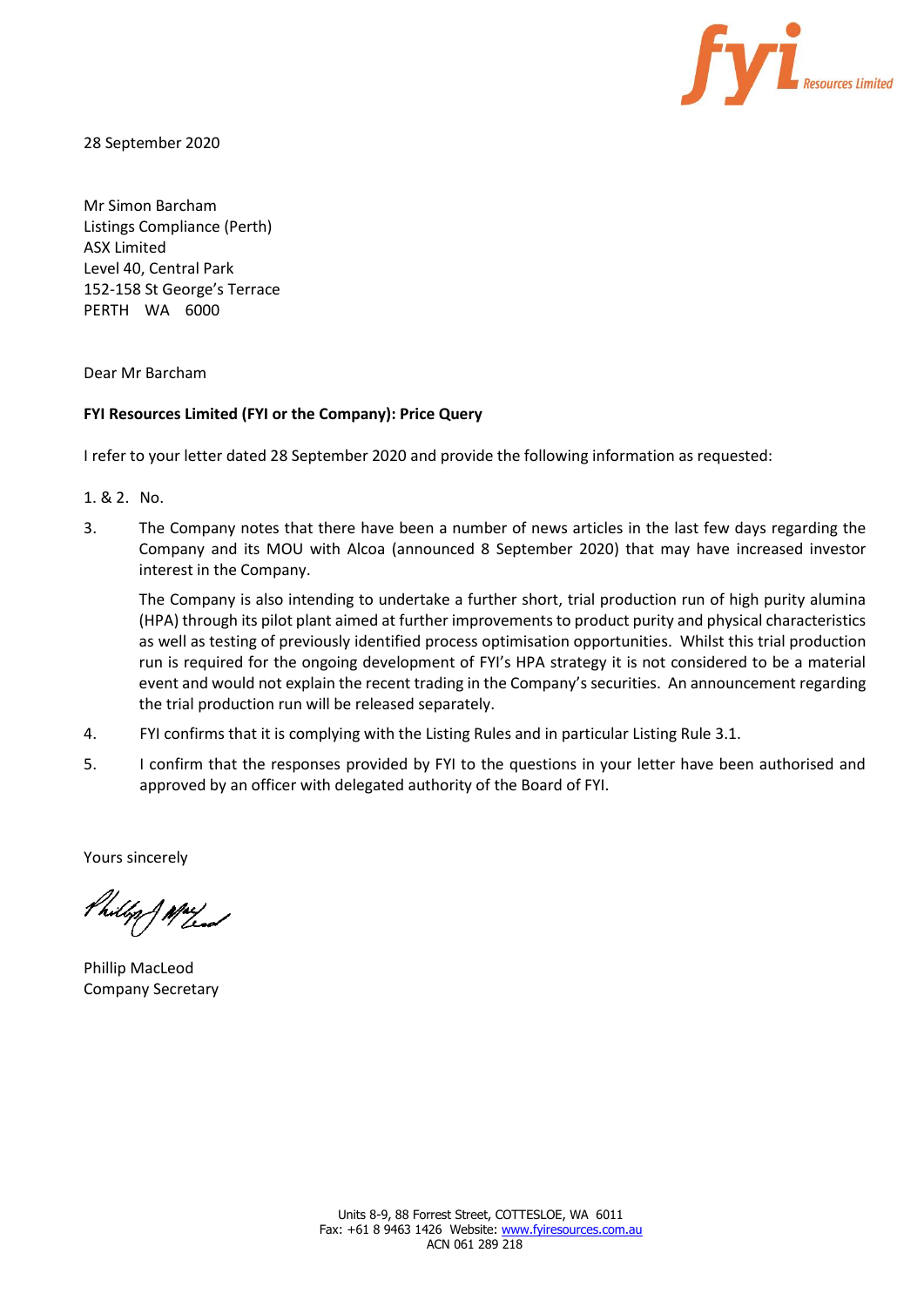

28 September 2020

Reference: 24969

Mr Phillip MacLeod Company Secretary FYI Resources Limited

By email:

Dear Mr MacLeod

## **FYI Resources Limited ('FYI'): Price - Query**

ASX refers to the following:

A. The change in the price of FYI's securities from a low of \$0.165 to a high of \$0.27 in the last few days.

### **Request for information**

In light of this, ASX asks FYI to respond separately to each of the following questions and requests for information:

- 1. Is FYI aware of any information concerning it that has not been announced to the market which, if known by some in the market, could explain the recent trading in its securities?
- 2. If the answer to question 1 is "yes".
	- (a) Is FYI relying on Listing Rule 3.1A not to announce that information under Listing Rule 3.1? Please note that the recent trading in FYI's securities would suggest to ASX that such information may have ceased to be confidential and therefore FYI may no longer be able to rely on Listing Rule 3.1A. Accordingly, if the answer to this question is "yes", you need to contact us immediately to discuss the situation.
	- (b) Can an announcement be made immediately? Please note, if the answer to this question is "no", you need to contact us immediately to discuss requesting a trading halt (see below).
	- (c) If an announcement cannot be made immediately, why not and when is it expected that an announcement will be made?
- 3. If the answer to question 1 is "no", is there any other explanation that FYI may have for the recent trading in its securities?
- 4. Please confirm that FYI is complying with the Listing Rules and, in particular, Listing Rule 3.1.
- 5. Please confirm that FYI's responses to the questions above have been authorised and approved under its published continuous disclosure policy or otherwise by its board or an officer of FYI with delegated authority from the board to respond to ASX on disclosure matters.

### **When and where to send your response**

This request is made under Listing Rule 18.7. Your response is required as soon as reasonably possible and, in any event, by no later than **4:30 PM AWST Monday, 28 September 2020**. You should note that if the information requested by this letter is information required to be given to ASX under Listing Rule 3.1 and it does not fall within the exceptions mentioned in Listing Rule 3.1A, FYI's obligation is to disclose the information